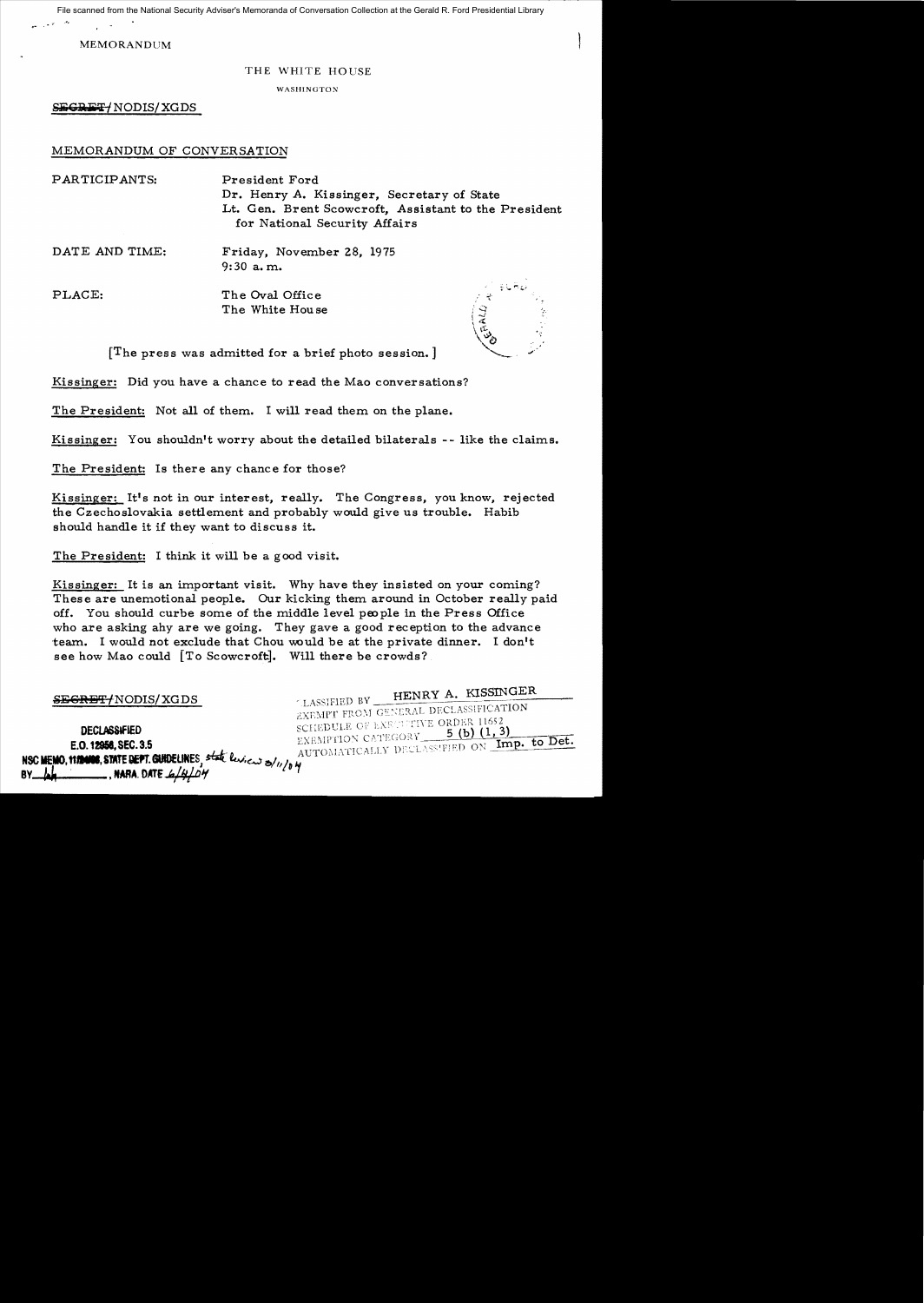## S<del>ECRET/</del>NODIS/XGDS -2-

Scowcroft: They have hinted, but not said.

Kissinger: They are masters of nuance and always polite.

The President: Catch me if I miss anything.

Kissinger: There is a problem on the UNDOF extension. The Syrians want a UN Security Council resolution calling for a meeting in January. We can't prevent that. The resolution is okay except that it calls for PLO attendance at the debate. We will propose dropping inclusion of the Palestinian question and PLO; that will be rejected. As a fallback we can agree to include the Palestinian question. Israel and Moynihan will scream.. We could tell Waldheim. we could agree with this and then the PLO attendance would come up as a procedural question which is not vetoable. We can't really prevent it from happening anyway and this is the best way to manage it. Calls for a discussion are not vetoable; a debate we can't even fight. PLO attendance we can fight, but not veto. We probably would be the only negative vote. Subject to your concurrence, we will proceed that way.

The Israelis will raise hell, but they have behaved disgracefully. If this weren't an election year, I would recommend smashing them next year. I think the Israelis want a war. They think a war in '76 is better than later. They want to embroil us with the moderate Arabs. They are pushing us on the boycott and in every way to push us to extremes.

Scowcroft: They went into orbit on Hal Saunders' statement.

Kissinger: Saunders made a very moderate statement saying not all PLO were terrorists.

The President: They ought to pay attention to their money problems on the Hill. They are in trouble.

Kissinger: They are working on the Hill, but they are working to pass so many resolutions that you will be hamstrung in the Middle Eastin '77.

I would like Toon to tell them their tone is unacceptable. We need either a negotiation or a unilateral move on Golan. They promised. We also want their conception of the future. Toon will say their conception is to do nothing.

The Verification Panel meeting was the best ever.

Scowcroft: Henry was superb.

<del>SEGRET/</del>NODIS/XGDS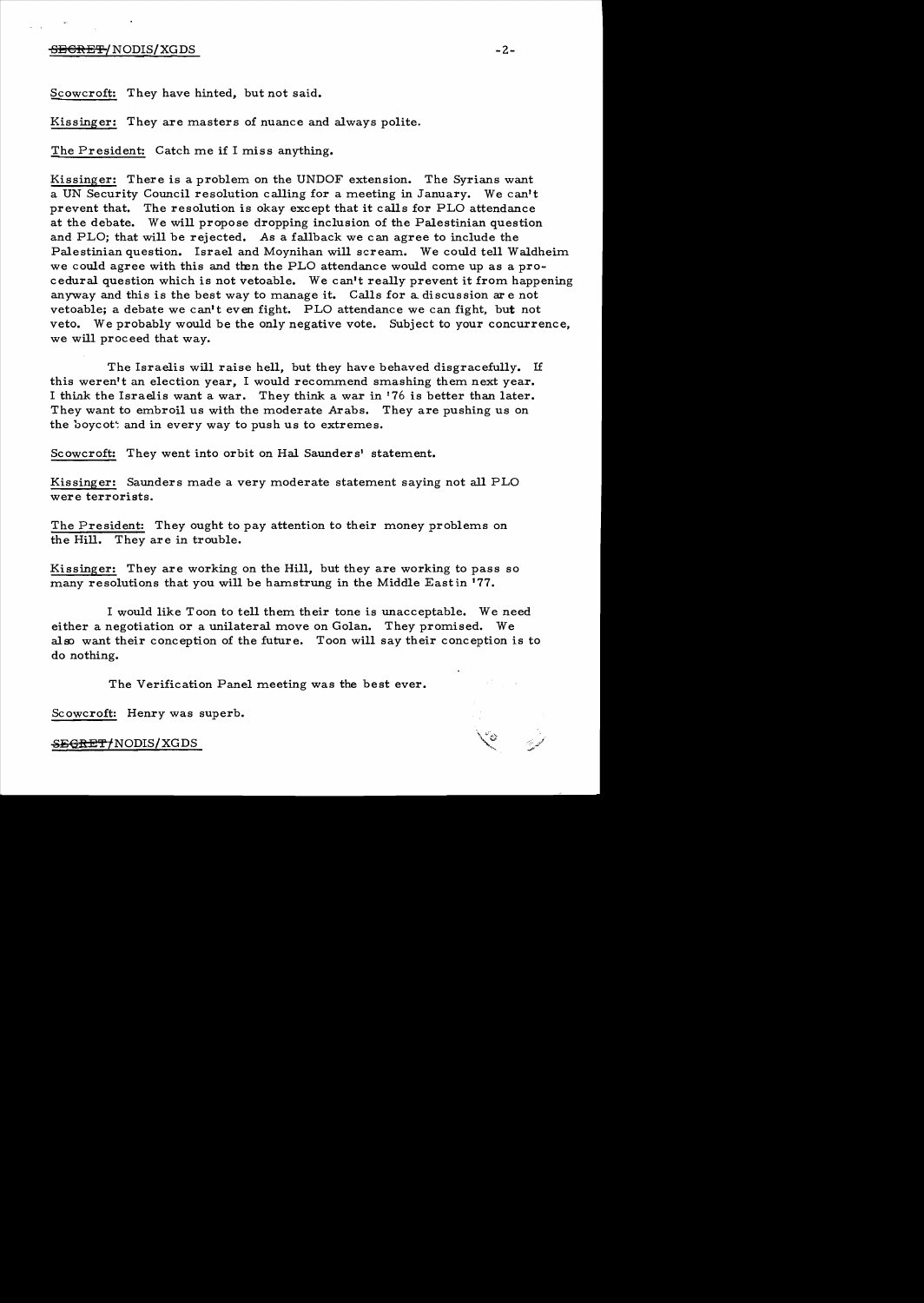## $S$  EGRET/NODIS/XGDS  $-3-$

 $\sim 10^{11}$ 

Kissinger: But I must say Don had Defense focus on the issues. It was really very good.

[Outlined what we would do over the next month].

You have a paper on Angola. There are three basic options.

Scowcroft: Really four. The bureaucracy really wants to do nothing.

Kissinger and Scowcroft: [Described the Angola proposal].

The President: I think reprogramming is the best way to go.

[Time Magazine came in for pictures.]

Kissinger: The Portuguese Government wants some riot control equipment. I think we should do it.

The President: So do I.

Scowcroft: I will have a 40 Committee meeting.

Kissinger: You don't have to approve it, but don't reject it.

 $SEGREF/NODIS/ XGDS$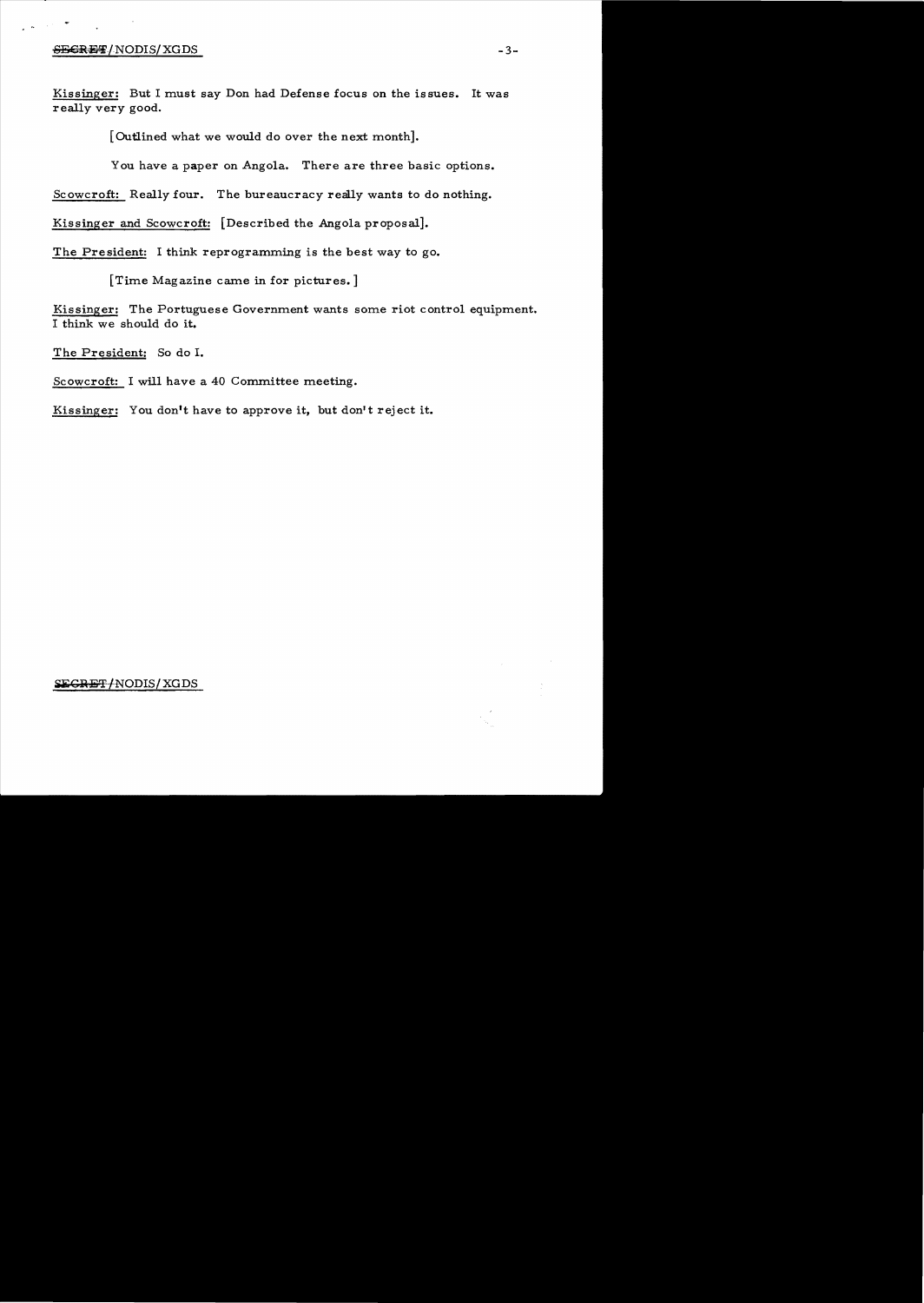Ounstany  $\frac{1}{\sqrt{1-\frac{1}{28}m^2}}$  $7133$  m Poss photo R Did ju somer clame & date Mas Communations-P 2nt M of them. Simil relation - plane<br>X 7 Tom standard coming about a chiterist literations ble claires. Ongerman par Thos? I Motion and interest, world, The Prog is you brown repeated a by who settlement of prob comment years in Crosselle. Humin thanks hundle I plus anotherine It. l'Ithick it will be a good uset. K It is an impatient ment, with lime they enseitelur gou comme ? Mais me un en charal pight an breking ton around m Oct really paid off. Fine provid count some of invitation was people in press office who are asking with are we going, etc. They gave a good weption to Le c'adresse tien à Justel 1007 exclude That than would be at a proate driver. Dant ou have have could , will there by commons? S Thy how hunted, but not ford K Thy are enaster of meaner & chiny polite<br>P Cette me of I mass any thing ... L'Isme is april an MUDOF extrement Septems crownt a UNSC vertistra contin for as my in form. We can't privat

**DECLASSIFIED** E.O. 12958, SEC. 3.5 NSC MEMO, 11124198, STATE DEPT. GUIDELINES State leviews 3/11/04<br>BY lub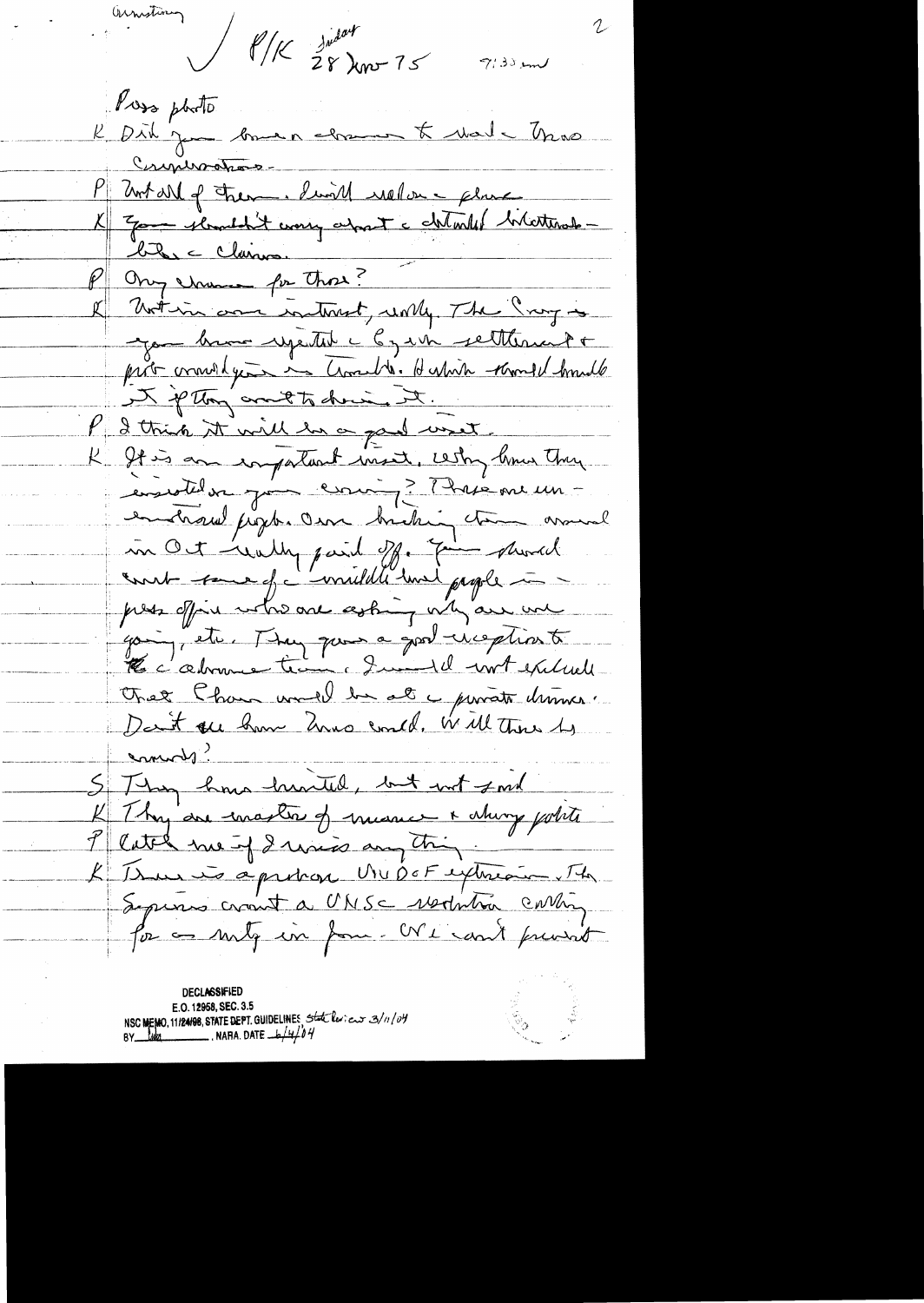that, The readership is of depeys it calls for PhO attendance. Où a civil propose company. could be registed, as partir le morcom agreet mélande Pils que trois. Il et majordeur crist serious. Of a could till Walter und could agree un tous + them a PhO attendance crownall cours imp de pired, proches which is not netorie. We can't iserly prevent it from happening augment + this "is a lyt con to without addets we cont when fraget Pho stterenne un can fryat but intento Cure pur only engation with Subject to your concrisionnement and provide Chat may. The I will ruise hall, but they have behaved clopwelche ft. writ a elketin year level uncerement souvertuing them with your. I think I want a war, Thy think one in 26 S latter than liter They unit to untient us if moderate Gods, They are pershaing me on a long contraction hoding wang to prosti us to externies. S They want note orbit on Hal Commelles statent. K Samulhos made a very moderate statement Injoy not MPW conteriont. P Fran pagar à pay attendant à tournausy prés